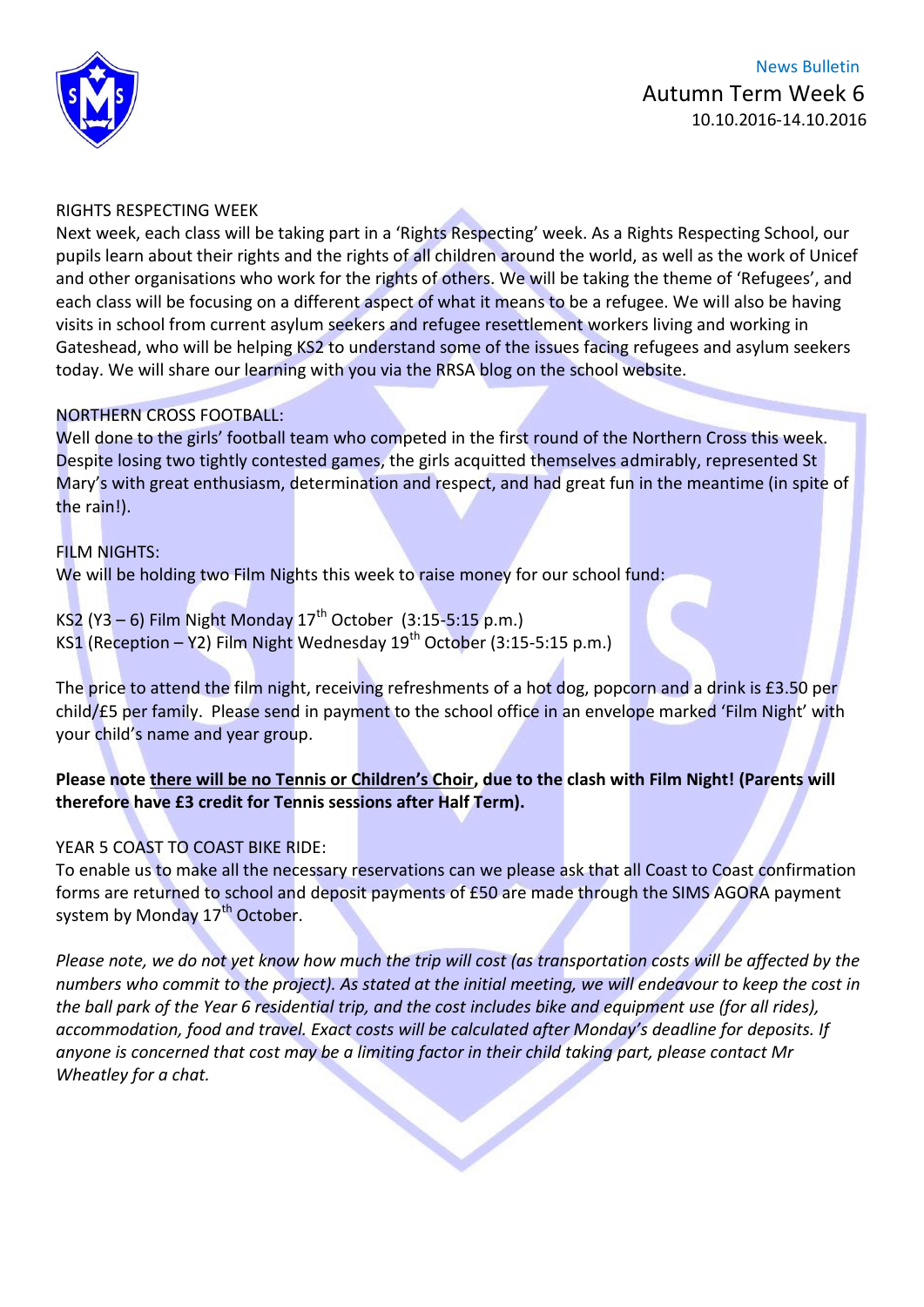#### TRAINING PROGRAMME FOR Y5 C2C BIKE RIDE:

| Monday  | 06/02/17 | Bike Skills - All Day                 |  |
|---------|----------|---------------------------------------|--|
| Tuesday | 14/02/17 | Bike Skills a.m. 1:00-3:00 Local ride |  |
| Monday  | 27/02/17 | Local ride 3:15-5:00                  |  |
| Monday  | 06/03/17 | Local ride 3:15-5:00                  |  |
| Monday  | 13/03/17 | Local ride 3:15-5:00                  |  |
| Monday  | 20/03/17 | All day bike ride                     |  |
| Monday  | 27/03/17 | Local ride 3:15-5:00                  |  |
| Monday  | 03/04/17 | Local ride 3:15-5:00                  |  |
| Monday  | 24/04/17 | All day bike ride                     |  |
| Tuesday | 02/05/17 | Local ride 3:15-5:00                  |  |
| Friday  | 05/05/17 | Full day bike ride                    |  |
| Monday  | 08/05/17 | Local ride 3:15-5:00                  |  |
| Monday  | 15/05/17 | Full day bike ride                    |  |
| Monday  | 05/06/17 | C2C                                   |  |
|         |          |                                       |  |

#### PARENTS EVENING:

This year we will be changing the way we operate our parents' evenings. Staff will be available on two nights (14.11.16 and 15.11.16) from 3:30 – 6:30pm for a 5 minute appointment to discuss academic progress this term. In this way, we hope to cater for our parents/carers, who in recent years have seemed to favour later appointment times (4:30pm onwards). So that we may allocate times appropriately, please could you complete and return the attached reply slip by Monday 17<sup>th</sup> October 2016. We will send out appointment times via your child's blue bag next week.

## FACEBOOK – A POLITE REMINDER:

It has come to our attention that there are a number of 'unofficial' private groups currently operating via facebook, in which school-related issues are being discussed between parents/carers. Whereas we support a parents' right to communicate with other adults in whatever forum they see fit, there are some sensible requests made by school, to ensure that we are able to aid information sharing etc.

Firstly, we would always recommend contacting school (via the class teacher, or school office) if you have any queries or concerns; as I'm sure you will appreciate, sometimes messages can be misinterpreted or misconstrued if passed on via third parties, and it's always easy to deal with school directly.

Secondly, it is vital that children's photos or personal details (including names and ages) are never shared via social media without the expressed consent of a parent/carer. Even if done innocently, and with good intentions, such actions can put our children at risk, and it is vital that we safeguard against this.

If you are unsure as to the reasons for our policies, please feel free to get in contact with Mr Wheatley for further information.

#### SACRAMENTAL PREPARATION:

We will be celebrating the first Liturgy for pupils preparing to receive the Sacrament of Reconciliation during Mass on Sunday 16<sup>th</sup> October at 9:30am. Pupils to sit with their parents/carers during Mass; a polite request that parents/carers encourage their child's participation in the Mass (children to sit respectfully, and to join in with responses, prayers, hymns etc). *Please note, pupils in Y4 should not go out of Mass for the parish children's liturgy group this week*.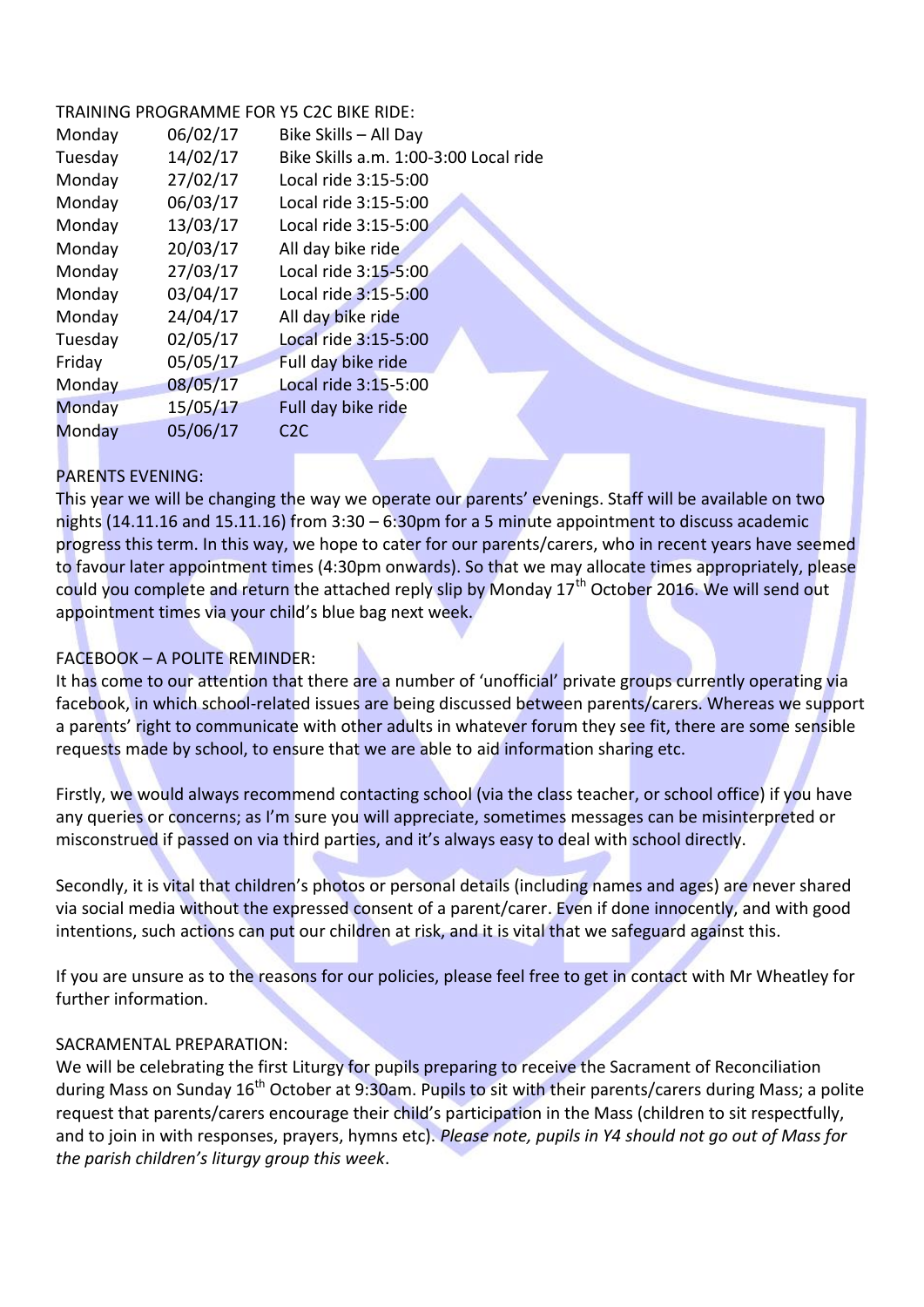### FRIENDS OF ST MARY'S CHRISTMAS RAFFLE PRIZES:

In the past we have been fortunate to have received some very generous gifts from our St Mary's community to use as "Star Prizes" in our Christmas Raffle. We are kindly asking for donations of prizes/ vouchers/ tickets for events etc – either from people with their own businesses or whose employers would be keen to support our school. Please could you let us know, by getting in contact with school, or members of the Friends group, and help us put together some fantastic prizes for this year's Christmas raffle. Thank you.

The next Friends meeting will be held at school on Thursday 20<sup>th</sup> October at 9am.

## EVENING CHRONICLE WISH TOKENS

HCPT Group 41 are once again participating in the Evening Chronicle wish token campaign. Last year, with your help, an astonishing 47,000 tokens were collected on the group's behalf which translated into a donation of over £600 towards the cost of taking 6 local children with a range of needs to Lourdes. Please help Group 41 to continue their work by cutting out the wish tokens from the Evening Chronicle and handing them in at the school office. Thank you.

## SMALL SAINTS HOLIDAY CLUB:

Small Saints is offering places for holiday club this October half term:

Price per day is £24.00 per child and this includes 3 meals.

Each day we will be doing a specific activity which will include a Halloween party, mask making, rocket building, baking, sports activities, and lots of other fun things.

Spaces are limited and if you would like to discuss further or reserve your place please contact me on 07882421973 or email [smallsaints@hotmail.com.](mailto:smallsaints@hotmail.com) Many thanks.

Leanne Sanderson (club manager).

## THE WEEK AHEAD:

*SUNDAY 9:30am Mass at St. Mary's R C Church (Sacramental Preparation group Liturgy 1 Gathering).*

# **MONDAY** KS2 Film Night  $(3:15 \text{pm} - 5:15 \text{pm})$ ; £3.50 per pupil or £5 per family).

Y6 Boys Football @ English Martyrs' (pupils involved will receive a separate letter with all relevant information).

## **TUESDAY**

Y2 Visit to Discovery Museum (9:30am – 3pm).

## WEDNESDAY

KS1 Film Night (3:15pm – 5:15pm; £3.50 per pupil or £5 per family). 'The Event' – a Diocesan event for pupils in Y6 (pupils interested will receive a letter with all relevant information).